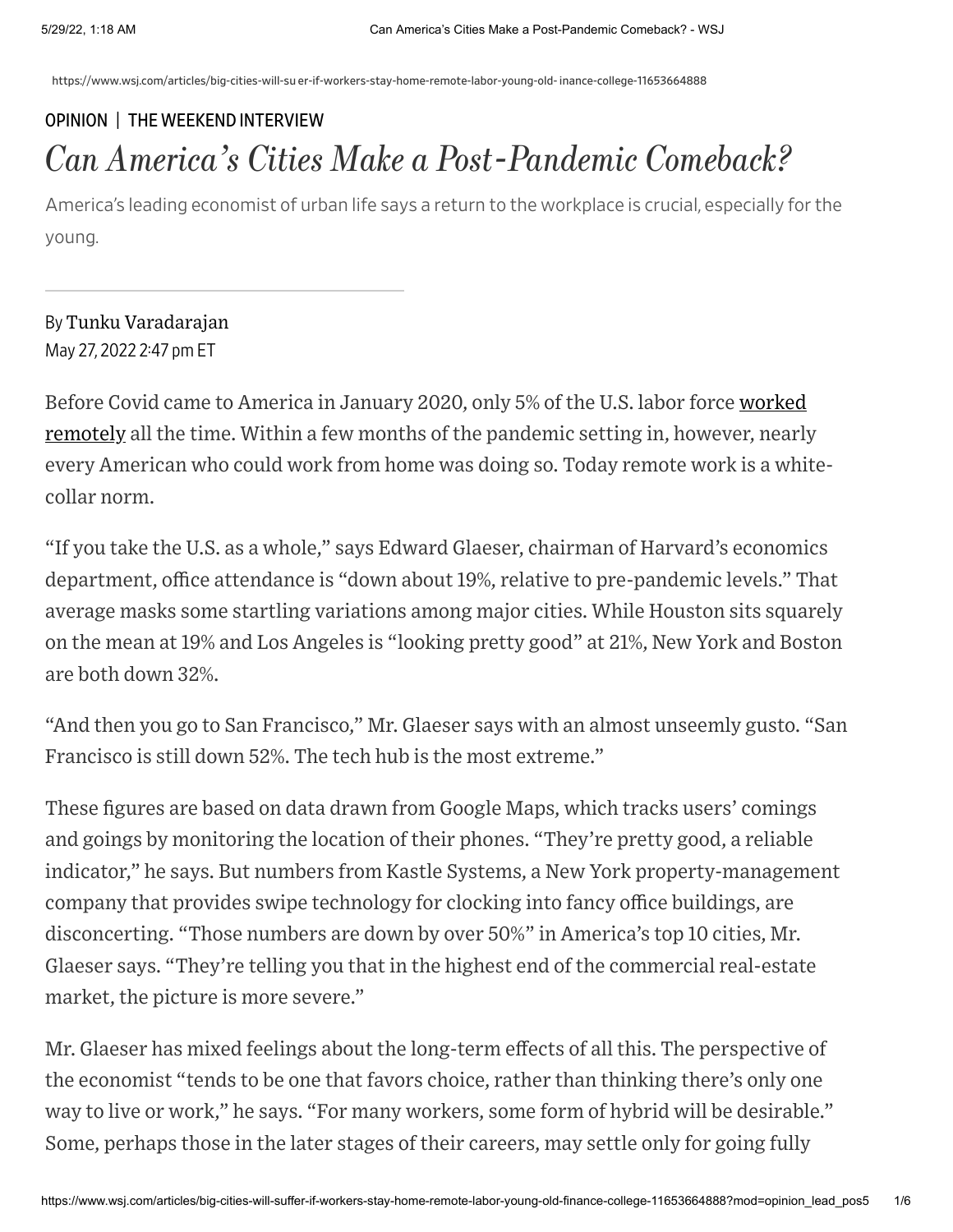## 5/29/22, 1:18 AM Can America's Cities Make a Post-Pandemic Comeback? - WSJ

remote. He doesn't think it's "absolutely necessary" that every employee get back into an office. "But I will say that it's going to be very difficult for cities if it doesn't happen."

Mr. Glaeser, 55, is arguably the foremost economist who studies cities. It's a growing tribe, he says in a Zoom interview from his office on the Harvard campus, to which, he's keen to stress, he's been going in person since August 2021. The "hallmarks" of the urban economic models he studies involve space—"recognizing that people and firms make choices about where to locate." Zoom and hybrid work may be here to stay, he allows. "But for most of us the most important interactions of our lives will occur in the real world and, consequently, location remains absolutely critical."

The way Mr. Glaeser tells it, cities are among mankind's finest creations—engines of entrepreneurship, inventiveness and economic growth. His intellectual inspiration as an urban economist is Alfred Marshall (1842-1924), who formulated the hypothesis that Mr. Glaeser says has been central to his own career. "Great are the advantages," Marshall observed of cities, "which people following the same skilled trade get from near neighborhood to one another. The mysteries of the trade become no mystery but are, as it were, in the air."

That explains why young people are drawn to cities—and why, in Mr. Glaeser's view, inperson work is vital in the early stages of a career. Cities—and face-to-face contact at work—have "this essential learning component that is valuable and crucial for workers who are young," he says. The acquisition of experience and improvement in productivity, "month by month, year by year," ensures that individual earnings are higher in cities than elsewhere.

Mr. Glaeser commends a "superb paper," published in the Review of Economic Studies in 2017, that documents how people learn by working in big cities. The authors show that workers in Madrid earn 55% more than those in rural Spain. "These wage benefits don't appear magically when workers come to Madrid or Barcelona," Mr. Glaeser says. "Instead, a new worker in the big city earns only about 10% more than a worker in a mid-sized city." After 10 years, that earnings gap grows to 35%.

"The sort of young people who don't want to come back to the office," he says, "don't really know what they've missed." They think that the experience of "working from a [Starbucks](https://www.wsj.com/market-data/quotes/SBUX) is all there is, and that they're having just as much career development as they would have if they were surrounded by mentors." They aren't. He cites a study that finds remote workers face "a 50% reduction in their probability of being promoted."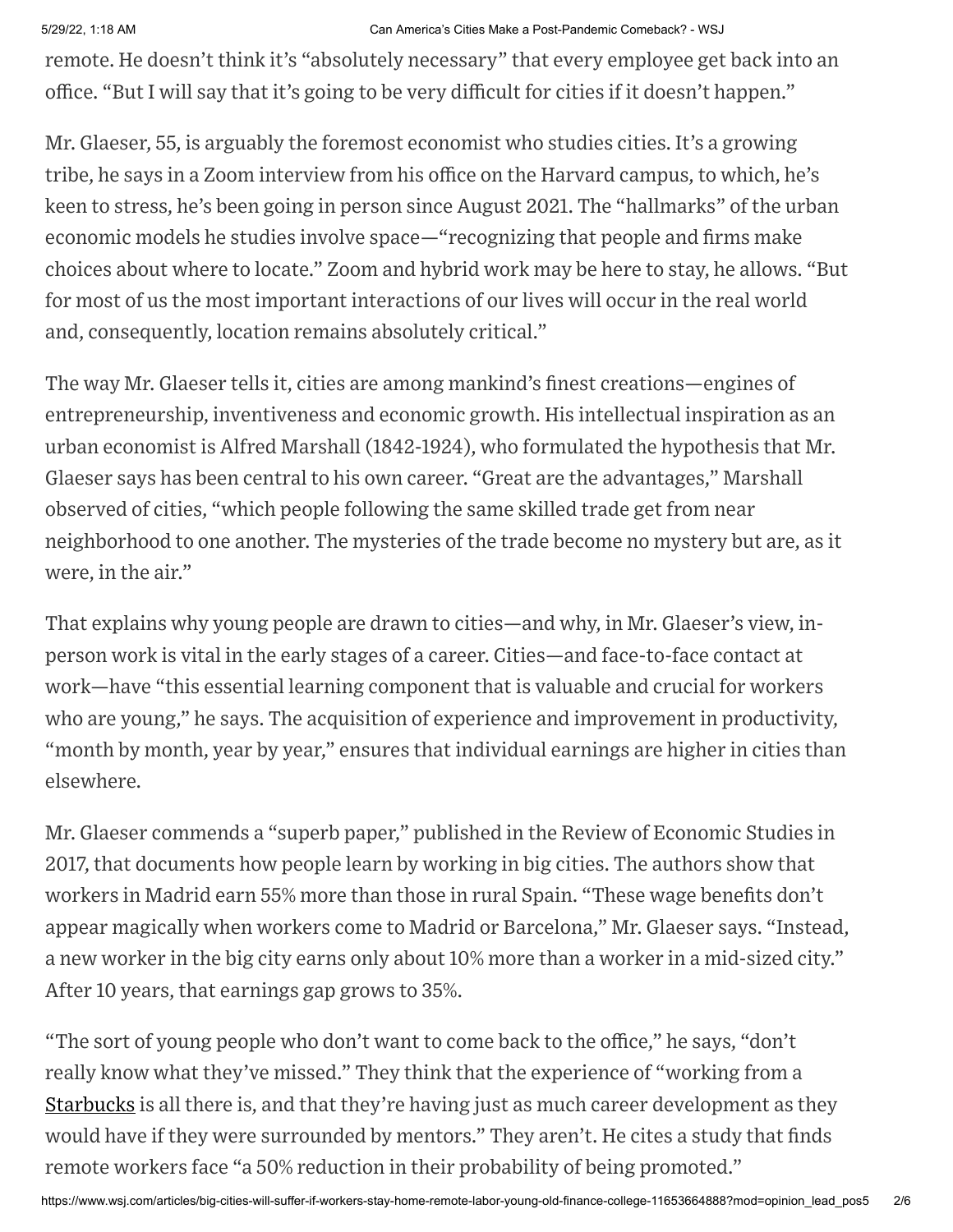Mr. Glaeser describes the pandemic as a direct and withering assault on cities. "If you take the definition of urbanism," he says, "a city is the absence of physical space between people. A city is density, proximity, closeness." Social distancing amounted to "the rapidfire deurbanization of the world." Americans went from willingly paying a "hefty premium, whether we were an advertising company on Madison Avenue or an ordinary 22-year-old who just wanted to be in New York, to all of a sudden wanting to have no one around us whatsoever."

The world did connect virtually, "which essentially changed the rules of the game." However exhausting we find Zoom and other technologies, we'd have incurred greater economic or health damage without them: "We would have either gone ahead and not social-distanced, in which case we would have had more deaths, or we would have lost more economically—lost more from our productivity."

The impact of virtual work was very different "at different parts of the education distribution," Mr. Glaeser points out—and that may exacerbate economic and social inequality. He cites data from the Bureau of Labor Statistics: The share of people with advanced degrees who were working remotely in May 2020 was 68.9%, compared with only 15% of remote-working high-school graduates and 5.2% of high-school dropouts. "This was a fairly elite phenomenon."

But now that the threat from Covid has abated, will employees go back to work in their city offices? Those who ask the question range beyond employers who yearn to have them back, and include everyone from city mayors to the humblest vendors of coffee and hot dogs who ply their trade on urban sidewalks.

Service workers in the retail, leisure and hospitality sectors accounted for 32 million American workers in 2019—or a fifth of the American labor force. They may be hit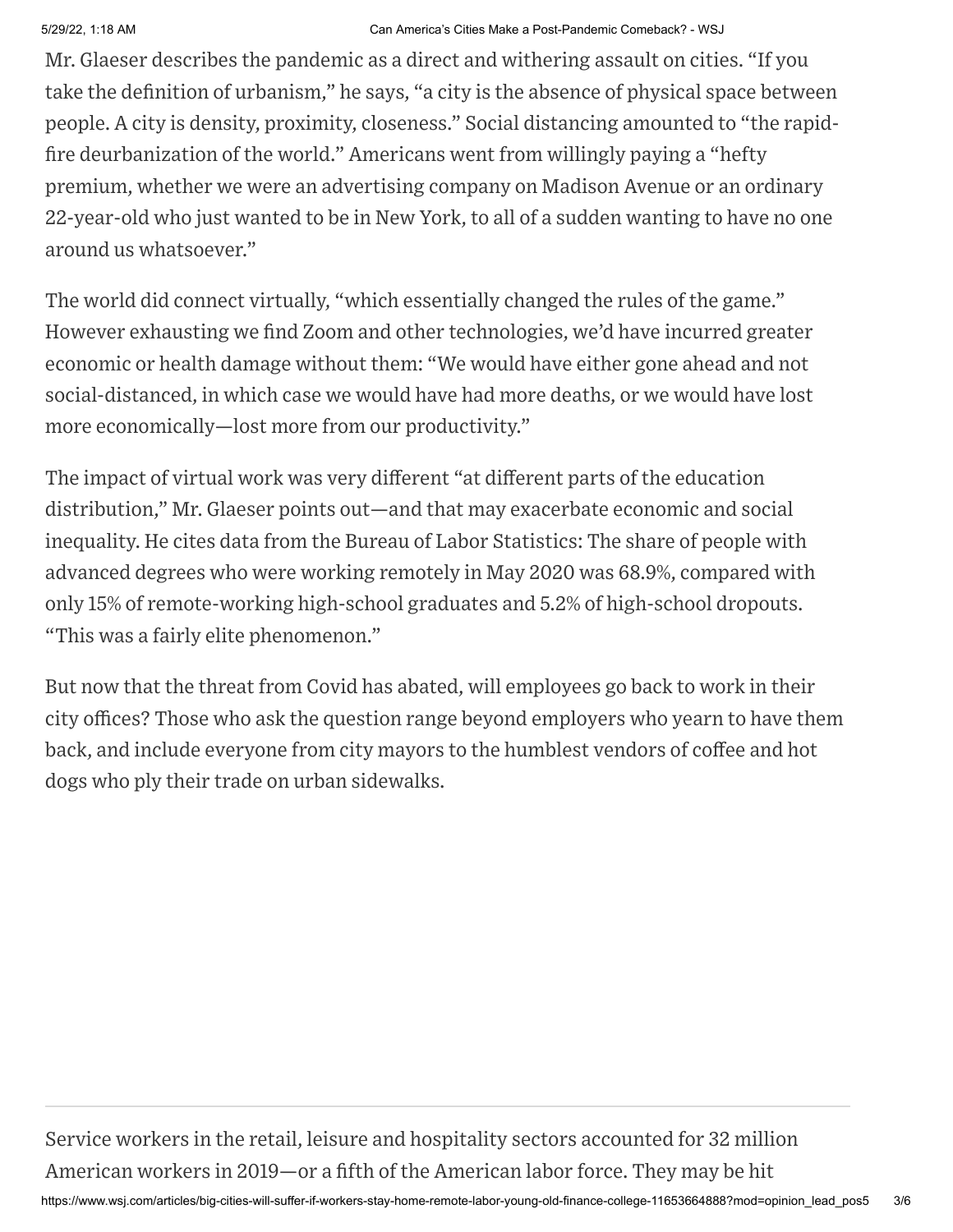particularly hard. "Those workers thrive by providing services to people that come to big offices," Mr. Glaeser says. He had believed that the pandemic would be "absolutely catastrophic" for them. "As it turns out, any decrease in labor demand was shielded by the trillions of dollars that flowed out in federal largess." As that money dries up, the effect is likely to be acute.

There's an irony in all this. "There tends to be a very strong correlation with political beliefs," he says. "The difference in mobility—people moving around—was very clear early on between red and blue. There was much more Covid fear in blue states, where there were also more knowledge workers." Although liberals also profess concern about economic inequality, the effects of remote work are "probably more problematic for upward mobility in blue states than red states," he says. "The well-heeled in San Francisco not going to the office is bad for demand for urban services, which are provided by less-well-educated San Franciscans."

How would Mr. Glaeser make the case for a nationwide return to the workplace? "If I were making it to Mayor [Eric] Adams of New York or Mayor [Michelle] Wu of Boston, it would be pretty easy." The job would be one of civic and moral "suasion," as well as talking up the vital importance of cities. "The city depends upon being a thriving place, where people buy and sell to each other, and interact with each other. It's terrible for a city that many of its key urban office markets feel like wastelands during the daytime."

Cities, Mr. Glaeser says, must recognize their "traditional function of providing economic opportunity, even more so helping poor people become middle-income people." He'd recommend making it as easy as possible for businesses to reopen and offering "permit holidays" for new businesses in currently dormant downtown areas. Most of all, he'd like America's urban mayors to tackle crime, which increased alarmingly during the pandemic. Homicides in 2021, he points out, were up 44% "in major American cities" compared with 2019.

He would be "more circumspect" in making the case to a business owner. "I would say, 'I understand that a lot of your employees don't like coming in, so let's look at some data.' " He points to an *[article](https://www.nature.com/articles/s41562-021-01196-4.epdf?sharing_token=Y2NfpCTufFUY9w8hNKQJztRgN0jAjWel9jnR3ZoTv0OOhSq0NGveMAtLpI-YFS5N8Gf7evY7LOasHiFR52xeQq0j5DlIvzfzeYKiulepoWip9LPqKqMdlCe-B6rb30mHZ90Gut07-B5eZGG2F0ZPyiVc2g0yIr_quZywcEWWgZ4=)* in Nature that examines the impact on more than 61,000 [Microsoft](https://www.wsj.com/market-data/quotes/MSFT) employees of working remotely over the first six months of 2020. "Firm-wide remote work," the study found, "caused the collaboration network of workers to become more static and siloed, with fewer bridges between disparate parts." Employees found it much harder to acquire and share information. Mr. Glaeser would counsel employers to ask